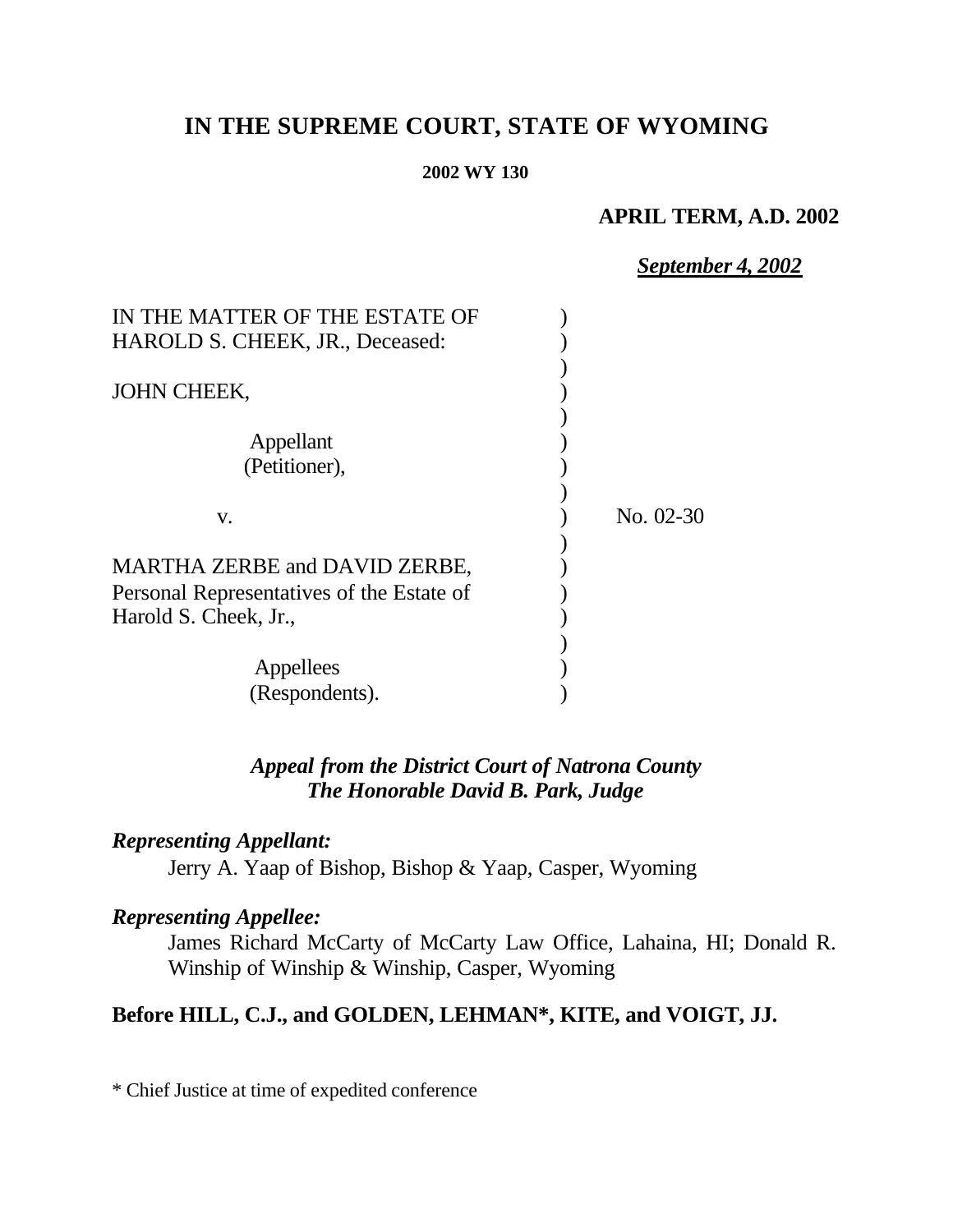**NOTICE: This opinion is subject to formal revision before publ ication in Pacific Reporter Third. Readers are requested to notify the Clerk of the Supreme Court, Supreme Court Building, Cheyenne, Wyoming 82002, of any typographical or other formal errors so that correction may be made before final publication in the permanent volume.**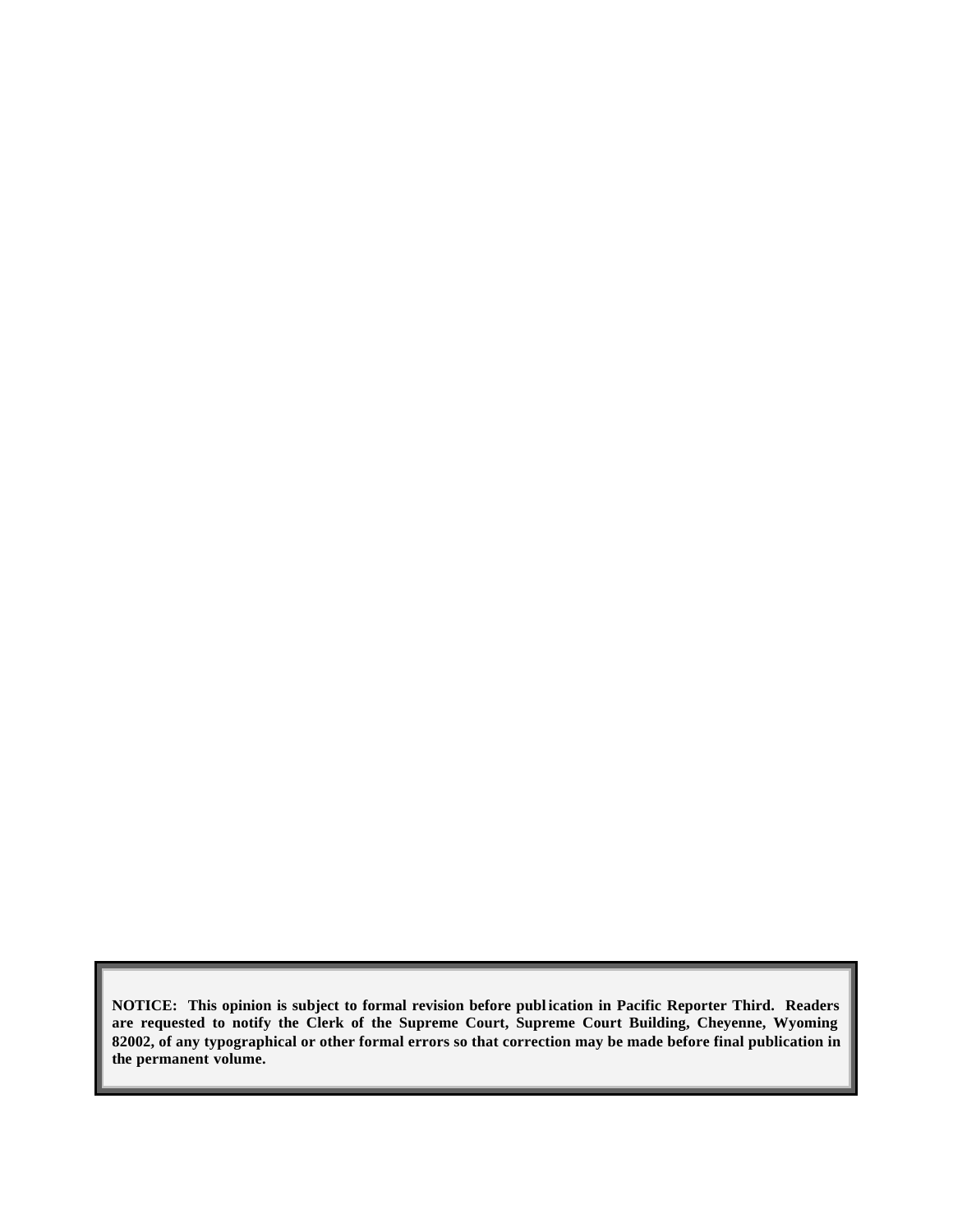**GOLDEN**, Justice.

[¶1] John Cheek appeals from a verdict issued after a bench trial denying several petitions protesting various aspects of the probate of an estate. One petition specifically sought to prove a lost will. Finding no grounds to support his alleged errors, we affirm.

#### **ISSUES**

[¶2] Appellant presents two issues for our review:

A. Whether Appellant was entitled to a jury trial?

B. Whether the trial court erred in finding that appellant failed to meet the requirements of W.S. § 2-6-207 in establishing a lost will?

Appellees accept this characterization of the issues.

### **FACTS**

[¶3] Harold Cheek, Jr., died in 1999. John Cheek is Harold's brother and sole heir at law. After Harold's death, Martha and David Zerbe introduced a will for probate dated 1996 naming them as primary heirs and executors. John Cheek claims that Harold gave him a will dated 1998. Mr. Cheek alleges that he briefly looked over the will when Harold gave it to him and noted that it made him the sole heir and executor of the estate. Mr. Cheek then put the will away someplace and cannot now find it.

[¶4] The will dated 1996 was presented by the Zerbes and was admitted for probate. Mr. Cheek filed a Petition to Revoke Probate, Petition to Restrain Personal Representatives, Motion to Stay Further Actions of Executor, Petition for Removal of Personal Representative for Waste and Embezzlement, Petition to Prove Last Will and Testament as Lost, and a Request for Jury Trial. The Request for Jury Trial was stricken upon motion of the Zerbes. The Petition to Restrain Personal Representative and the Motion to Stay Further Actions of Executor were denied after hearing. All other petition demands were denied after a bench trial.

#### **DISCUSSION**

[¶5] As his first issue on appeal, Mr. Cheek argues that the trial court erred in striking his request for a jury trial. Mr. Cheek argues that he was entitled to a jury trial as a matter of law; therefore, our review is de novo. *Arch of Wyoming, Inc. v. Sisneros*, 971 P.2d 981, 983 (Wyo. 1999) ("We review issues of law de novo.")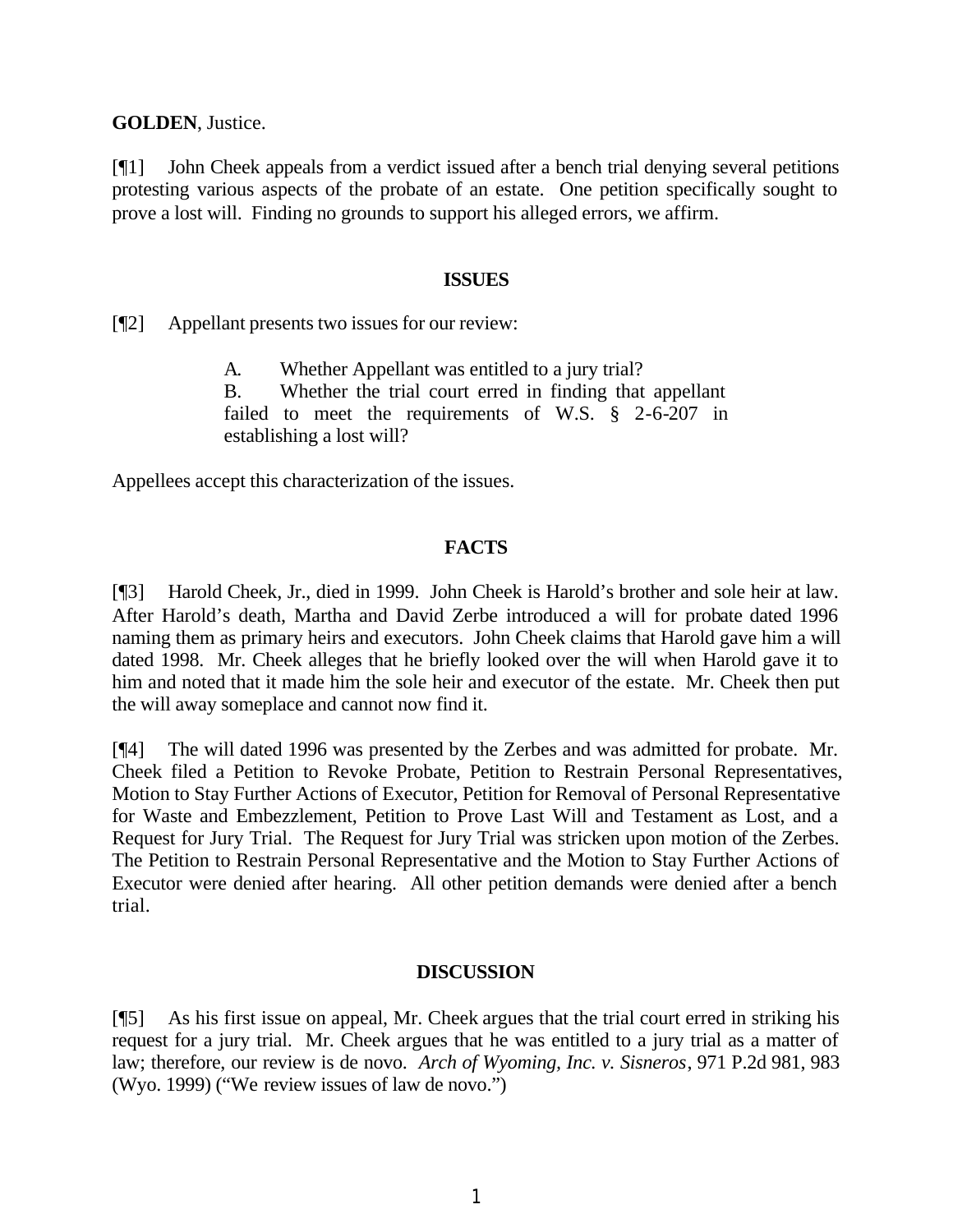[¶6] Mr. Cheek first invokes the Seventh Amendment to the United States Constitution, as applied to the states through the Fourteenth Amendment to the United States Constitution.<sup>1</sup> The problem with this argument is that the Seventh Amendment to the United States Constitution was not incorporated into the Fourteenth Amendment and is not applicable to state court proceedings. "A trial by jury in suits at common law pending in the State courts is not … a privilege or immunity of national citizenship, which the States are forbidden by the Fourteenth Amendment to abridge." *Walker v. Sauvinet*, 92 U.S. 90, 92 (1875). *See also In re Adoption of KJD*, 2002 WY 26, ¶23, 41 P.3d 522, 528 (Wyo. 2002); *Matter of GP*, 679 P.2d 976, 988 (Wyo. 1984).

[¶7] Mr. Cheek next attempts to invoke W.R.C.P. 38 in support of his argument that he is entitled to a jury trial. W.R.C.P. 38(a) states:

> Issues of law must be tried by the court, unless referred as hereinafter provided; and issues of fact arising in actions for the recovery of money only, or specific real or personal property, shall be tried by a jury unless a jury trial be waived, or a reference be ordered. All other issues of fact shall be tried by the court, subject to its power to order any issue to be tried by a jury, or referred.

Mr. Cheek presents a very simple argument. He argues that, essentially, his action is focused on gaining the personal and real property of his deceased brother; the action is therefore an action for "specific real or personal property" within the terms of W.R.C.P. 38(a) and therefore "shall be tried to a jury."

[¶8] Unfortunately for Mr. Cheek, his argument skips a critical step. In order to achieve his goals, he either had to get the will that already had been admitted to probate set aside, as he requested in his Petition to Revoke Probate, or he had to prove a lost will that superseded the will admitted to probate, as he requested in this Petition to Prove Last Will and Testament as Lost. Those, along with a petition to remove the personal representative, were the issues before the district court and for which Mr. Cheek sought a trial by jury. There were no "actions for the recovery of money only, or specific real or personal property" and so W.R.C.P. 38 simply does not apply.

 1 The Seventh Amendment of the United States Constitution reads as follows: In Suits at common law, where the value in controversy shall exceed twenty dollars, the right of trial by jury shall be preserved, and no fact tried by a jury, shall be otherwise re-examined in any Court of the United States, than according to the rules of the common law.

The Fourteenth Amendment of the United States Constitution reads, in pertinent part:

No State shall make or enforce any law which shall abridge the privileges or immunities of citizens of the United States; nor shall any State deprive any person of life, liberty, or property, without due process of law; nor deny to any person within its jurisdiction the equal protection of the laws.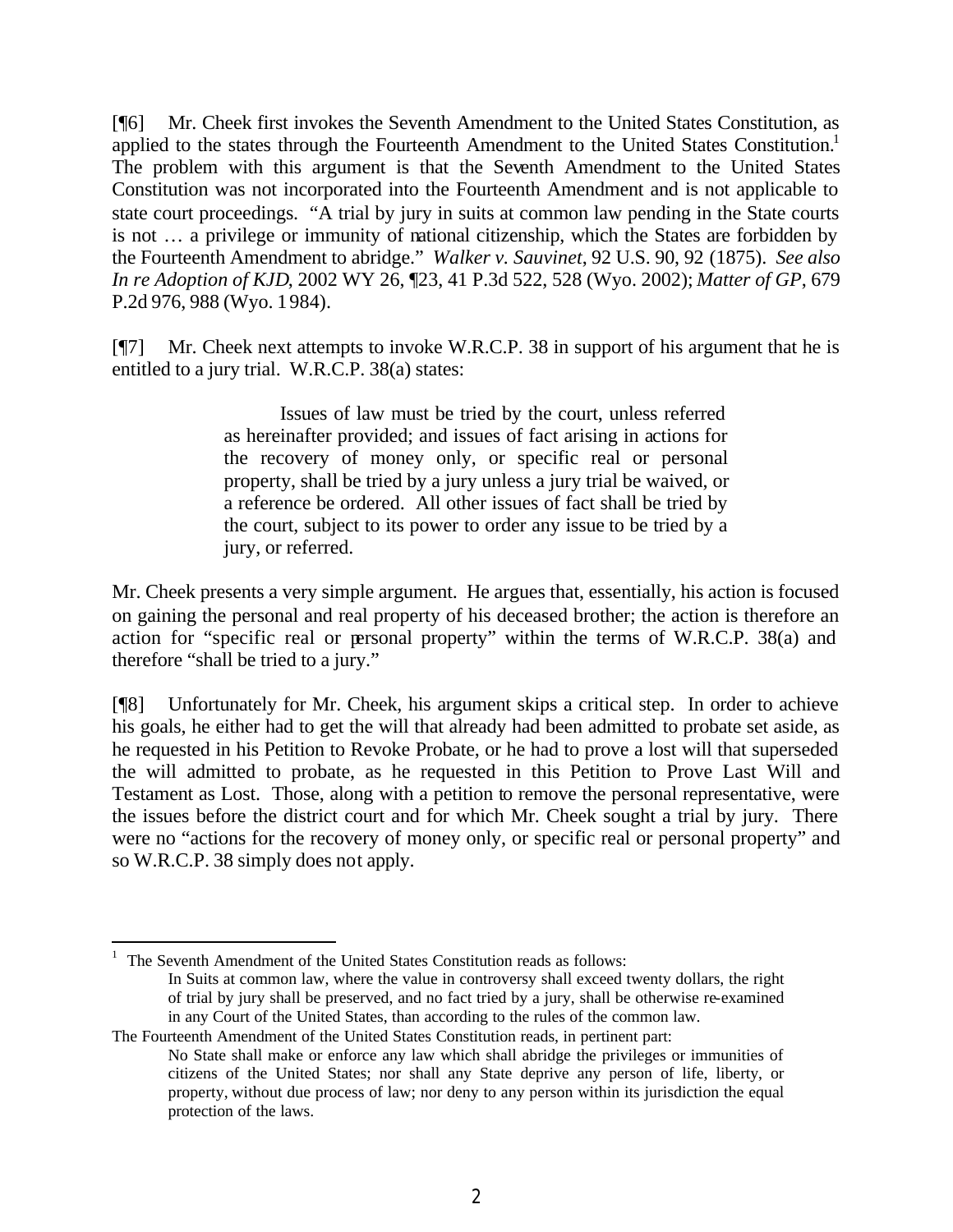[¶9] Mr. Cheek's final argument essentially is that he is entitled to a jury trial under common law. A right to a jury trial, even under the federal constitution, is preserved only as it existed at common law. 50A C.J.S. *Juries* § 8 (1997). At common law, a right to a jury trial is recognized in cases triable at law, while there is no right to a jury trial in cases in equity. *See generally Davidek v. Wyoming Inv. Co.*, 77 Wyo. 141, 154-55, 308 P.2d 941, 946 (1957). This remains the general rule in Wyoming. *Hyatt Bros., Inc. ex rel. Hyatt v. Hyatt*, 769 P.2d 329, 333 (Wyo. 1989) ("[U]nder W.R.C.P. 38, *purely* equitable actions remained triable by the trial court unless it ordered an issue tried to a jury."); *True v. Hi-Plains Elevator Machinery, Inc*., 577 P.2d 991, 1003 (Wyo. 1978) ("The adoption of [W.R.C.P. 38], however, does not alter the long-established precept that cases purely equitable in character are triable by the court."); *Lellman v. Mills*, 15 Wyo. 149, 176, 87 P. 985, 994 (1906) ("The case at bar is one of equitable cognizance, in which a jury was not demandable as a matter or right.").

[¶10] Mr. Cheek argues that because he is seeking the recovery of real and personal property, his is an action at law and therefore he is entitled to a jury trial. Again, the critical flaw in Mr. Cheek's argument is that he mischaracterizes his petitions. His petitions were all petitions in a probate proceeding. He did not have any direct action for the recovery of real or personal property. Once set in the proper context–that of a probate proceeding–it is clear that Mr. Cheek is not entitled to a trial by jury.

[¶11] Probate proceedings are not proceedings at law or in equity but rather are unique proceedings. "[U]nder our codes probate proceedings are entirely separate and distinct from actions either at law or in equity." *Gaunt v. Kansas University Endowment Ass'n of Lawrence, Kan.*, 379 P.2d 825, 826 (Wyo. 1963). The general rule regarding the right to jury trials in probate proceedings is as follows:

> The right to demand a trial by jury in decedent estate administration proceedings was not given by the common law, and is not within a general constitutional guaranty, but exists only when, and to the extent that, it is conferred by statute. Thus, in probate proceedings, there is no constitutional right to jury trial.

50A C.J.S. *Juries* § 110 (1997) (footnotes omitted). More specifically:

A general constitutional guaranty of the right to a trial by jury does not ordinarily extend to proceedings for the probate or the revocation of the probate of wills, since such proceedings are special in character, belonging at common law to ecclesiastical jurisdiction. Thus, there is no constitutional right to jury trial in a will contest proceeding in probate court or a court of general jurisdiction, and there is generally no right to jury trial in a proceeding for the probate of a will or a will contest proceeding.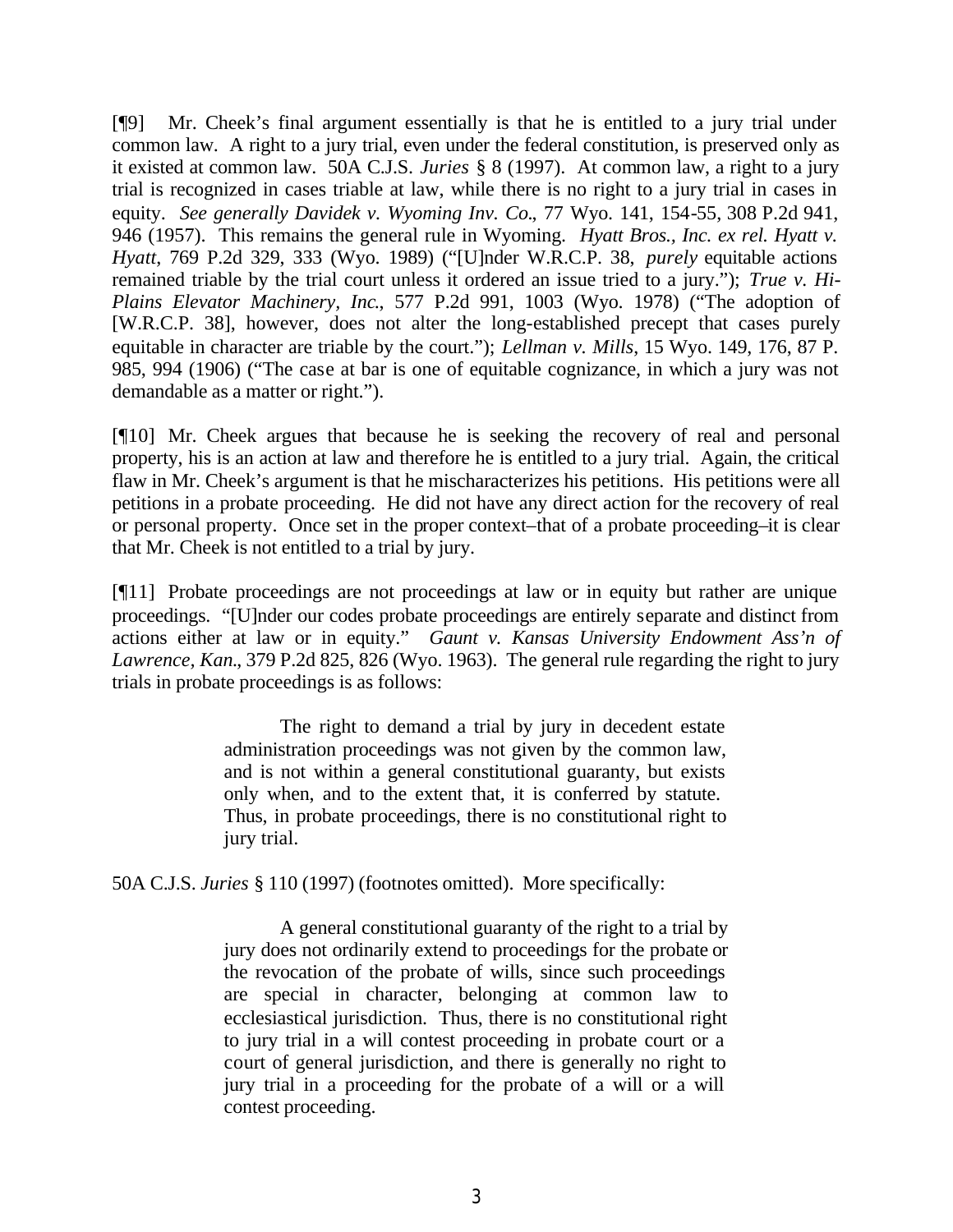*Id.* at §111 (footnotes omitted). In short, probate proceedings were unknown under the common law. Therefore, the common law does not provide for the right to a trial by jury in such proceedings.<sup>2</sup>

[¶12] We have been given no applicable argument why a jury trial was demandable as of right under the specific facts and circumstances of this case. As such, the trial court had the authority to strike Mr. Cheek's request for a jury trial.

[¶13] Mr. Cheek's second issue concerns the sufficiency of the evidence supporting the trial court's denial of his attempt to prove a lost will. Our standard for reviewing the sufficiency of the evidence underlying trial court findings involves examining only the evidence in the record that is favorable to the prevailing party, giving that evidence every favorable inference. *Daley v. Wenzel*, 2001 WY 80, ¶24, 30 P.3d 547, 553 (Wyo. 2001). We will not substitute our judgment for the trial court's findings and judgment of the facts unless they are clearly erroneous or contrary to the great weight of the evidence. *Ruby Drilling Co., Inc. v. Ratcliff*, 994 P.2d 931, 933 (Wyo. 1999).

[¶14] A lost will must be proven according to the terms of Wyo. Stat. Ann. § 2-6-207 (LexisNexis 2001) as follows:

### **§ 2-6-207. Proof; lost or destroyed will; court may restrain personal representatives pending disposition.**

(a) Whenever any will is lost or destroyed, the district court shall take proof of the execution and validity thereof to establish the same. All the testimony shall be reduced to writing and signed by the witnesses.

(b) No will shall be proved as a lost or destroyed will unless it is proved to have been in existence at the time of death of the testator, or is shown to have been fraudulently destroyed in the lifetime of the testator, nor unless its provisions are clearly and distinctly proved by at least two (2) credible witnesses.

(c) When a lost will is established, the provisions thereof shall be distinctly stated and certified by the judge, under his hand and the seal of the court, and the certificate shall be filed and recorded as other wills are filed and recorded, and letters testamentary or of administration with the will annexed, shall be issued thereon in the same manner as upon wills produced and duly proved.

 $2$  In Wyoming, we have recognized that "[p]roceedings for disproving or contesting a will were unknown to the common law. The right of contest is a creature of statute and a contestant has such rights and only such rights as the law gives him." *Gaunt*, 379 P.2d at 826. Mr. Cheek makes no argument that any provision within the Wyoming Probate Code guarantees him the right to a jury trial, so we will not review that general issue.